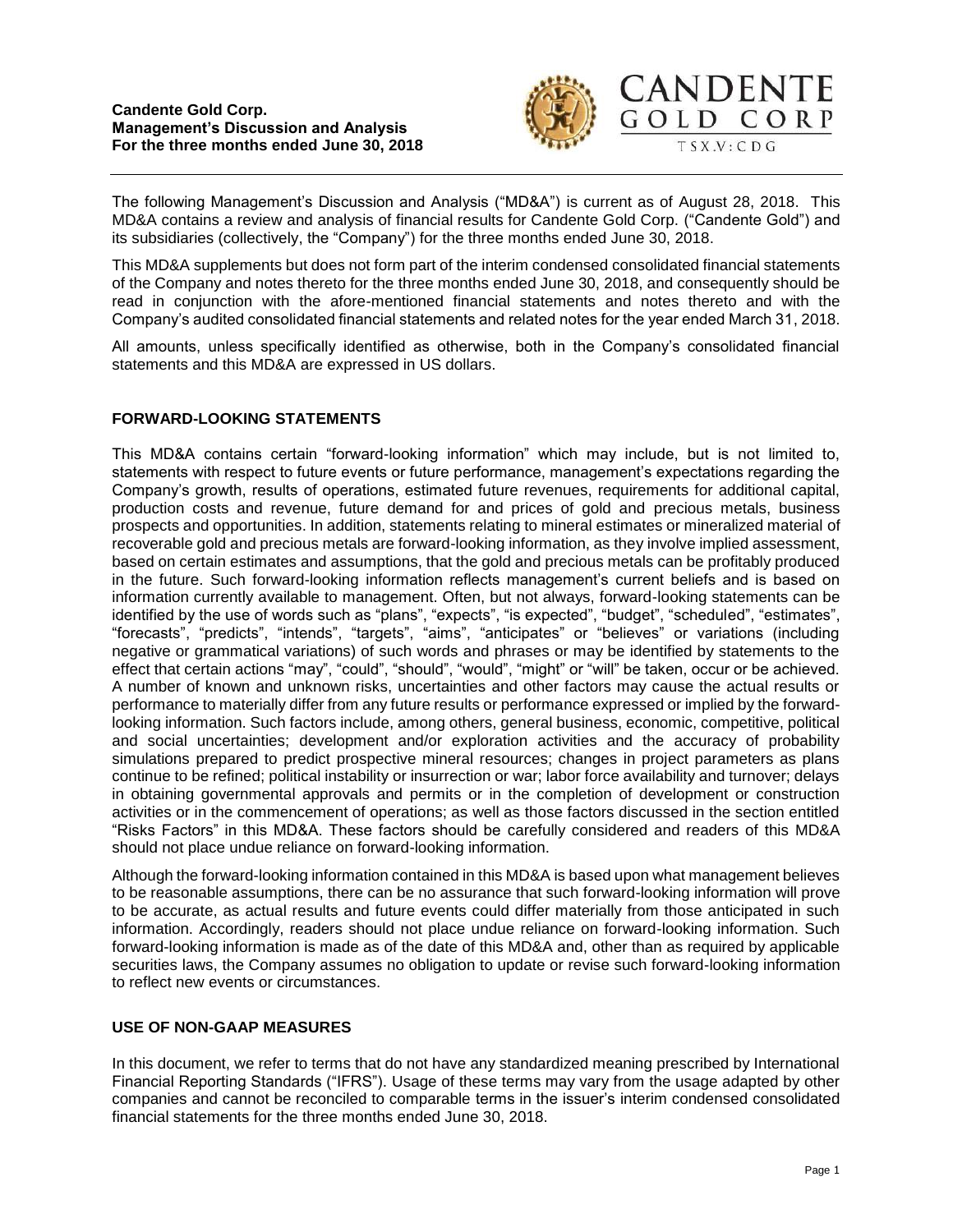

In this document and in the Company's consolidated financial statements, unless otherwise noted, all financial data is prepared in accordance with IFRS.

## **BUSINESS OVERVIEW**

The Company is principally engaged in the exploration and development of mineral properties in Mexico and Peru. The Company is in the exploration stage as its properties have not yet reached commercial production and none of its properties is beyond the preliminary exploration stage. All work presently planned by the Company is directed at defining mineralization and increasing understanding of the characteristics of, and economics of, that mineralization.

The Company's principal asset is the El Oro gold-silver property located in the states of Mexico and Michoacan, Mexico (the "El Oro Property" or the "Property"). As of the date of this MD&A, the Company holds a 100% interest in the El Oro Property.

### **Matters in prior periods related to the ongoing development of the various projects have been disclosed in previous MD&A's filed on SEDAR.**

### **Mexico**

### *El Oro Property*

The Company's principal asset is the El Oro gold-silver property located in the states of Mexico and Michoacan, Mexico ("El Oro Property"). As of the date of this MD&A, the Company now holds a 100% interest in the El Oro Property, having purchased in January 2017 the remaining 30% from a wholly-owned subsidiary of Goldcorp Inc. Management has been reviewing all previous exploration results on the project and re-focusing targets for future exploration. One key area is the border zone of the historical Esperanza and Mexico Mines where several high-grade gold-silver intersections in several veins and structures were intersected by previous drilling by the Company. Since this area was drilled, a structural study identified northeasterly controls to high grades, which fits the nature of this mineralized zone. Future drilling will target this border area as well as 31 other recently identified exploration targets. In addition to the El Oro Property, the Company has the right to process tailings left from pre-1930s milling of ores from the Mexico mine on the San Rafael vein in the El Oro District ("Tailings Project"). The Company has been evaluating the potential for the historic tailings to generate near-term cash flow. The Mexico Mine Tailings have had extensive historic and recent assessments including drill testing and metallurgical test work. In addition to the Mexico Mine Tailings, the Company has a right of first refusal to also process three other tailings deposits. All four tailings deposits lie within the town of El Oro and are adjacent to existing road access, power and water services.

Studies by the Company have determined that the Mexico Mine Tailings contain an Inferred Resource\* of 1,267,400 tonnes grading 2.94 Au g/t, 75.12 Ag g/t containing 119,900 ounces of gold and 3,061,200 ounces of silver.

In September 2017, the Company entered into a revised agreement with the Municipality of El Oro ("Municipality") for the access and processing rights to the tailings deposits. The agreement now provides the Company with the right to recover all available gold and silver from the tailings deposit and pay to the Municipality an 8% Net Profits Interest ("NPI"). The Company is also entitled to retain the first \$1,500,000 of the 8% NPI payable to the Municipality.

On March 8, 2016, the Company entered into an agreement with Sun River Gold Crop. ("SRG") to grant SRG the right and option to earn a 51% interest in the Company's tailings project in El Oro Mexico. On signing, SRG paid the Company \$10,000 and paid an additional \$10,000 per month during the first three months; thereafter payments will reduce to \$3,000 per month. The Company and SRG are in the process of amending the agreement for SRG to earn 100% of the interest in the tailings project and, during the period ended June 30, 2018, the Company received an additional \$30,000 in connection with the proposed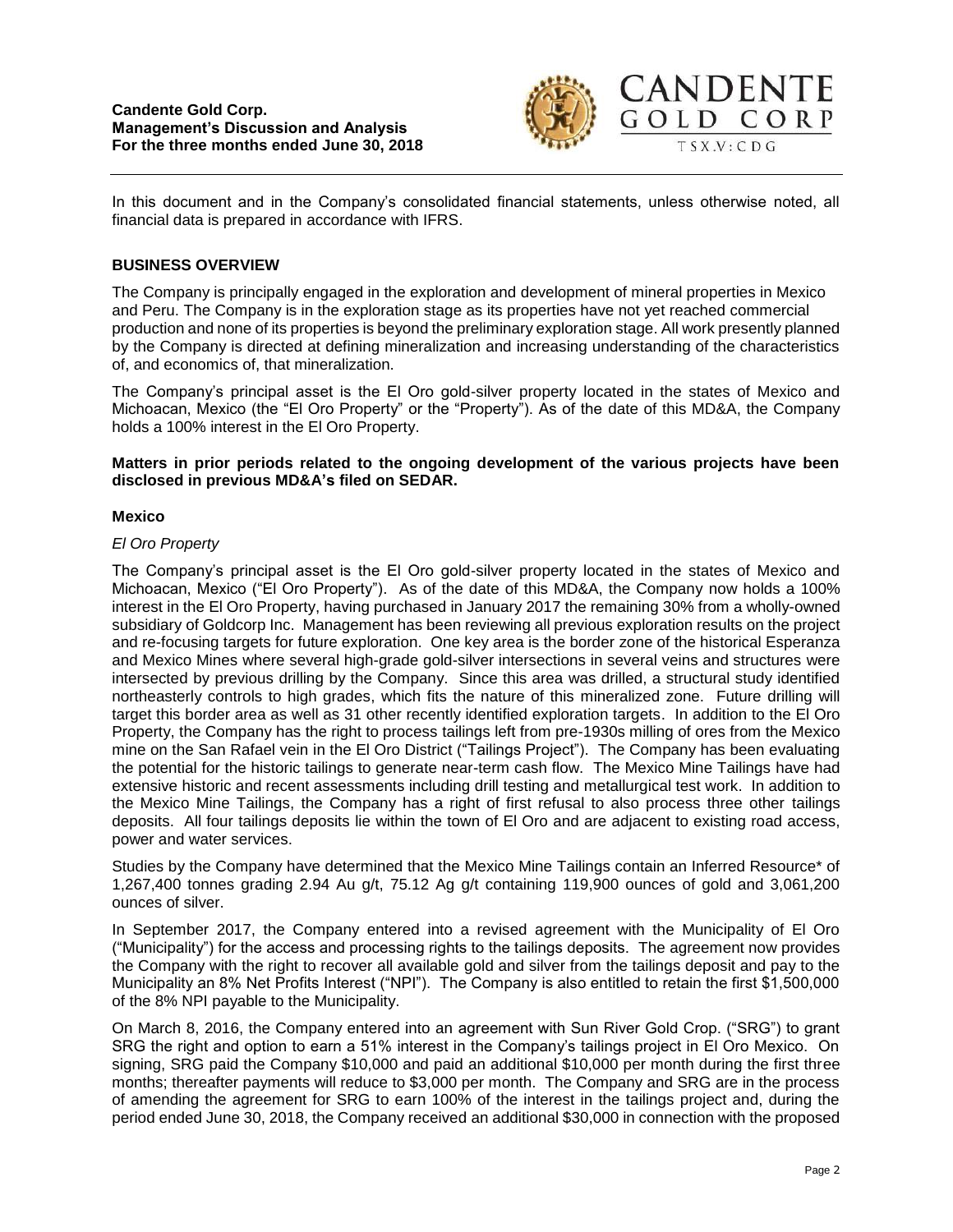

#### amendment.

Sun River Gold is a private mining company registered in Nevada and owned and operated by experienced gold mining investors, mineral economists, metallurgists, metallurgical engineers and business development entrepreneurs. The Board of Sun River Gold currently comprises four owners/directors most of whom have fifteen or more years working in Mexico exploring, permitting and operating mines.

\*Note: Mineral Resources are not Mineral Reserves and do not have demonstrated economic viability. All figures have been rounded to reflect the accuracy of the estimate. For more information, see "National Instrument 43-101 Technical Report on the Inferred Mineral Resource Estimate of the Mexico Mine Tailings" prepared by Nadia Caira, P.Geo. and Allan Reeves, P.Geo., dated August 25, 2014 with an effective date of July 8, 2014 (the "Technical Report") available at www.sedar.com.

For the year ended March 31, 2017, bi-annual land holding payments were made by Goldcorp. When the Company acquired the remaining 30% of the El Oro property in January 2017, these payments became the responsibility of the Company, and, as at June 30, 2018, \$334,371 (March 31, 2018 - \$284,979) has been accrued as a liability to the Mexican government for land holding costs.

### **Peru**

As at June 30, 2018, the Company has maintained in good standing portions of the Tres Marias and Las Brujas properties. These properties are early-stage gold and gold-silver exploration projects in Peru.

### **QUARTERLY HIGHLIGHTS**

### *Financial Condition*

The Company ended the period with cash of \$16,409, a decrease of \$19,839 from March 31, 2018.

### *Financial Performance*

Net loss for the quarter ended June 30, 2018, was \$91,673 compared to \$49,921 for the quarter ended June 30, 2017, representing a decrease of \$41,752.

General and administrative expenses for the three months ended June 30, 2018 were \$37,080 compared to \$46,623 for the same quarter in the prior year, representing a decrease of \$9,543. The decrease is primarily related to a decrease in legal expenses of \$8,550 due to a recovery of legal fees from Sun River in the current quarter.

Exploration expenses for the three months ended June 30, 2018 were \$51,075 compared to \$6,493 in the prior year quarter, an increase of \$44,582, largely due to the accrual of mining fees of \$49,392 in the current quarter.

### *Cash Flows*

Net cash used in operating activities for the three months ended June 30, 2018 was \$46,477 compared to \$31,635 for the three months ended June 30, 2017. Net cash provided by investing activities for the quarter ended June 30, 2018, was \$26,638 compared to a cash outflow of \$3,987 for the prior year quarter due to the receipt of \$30,000 in option payments from Sun River in the current period.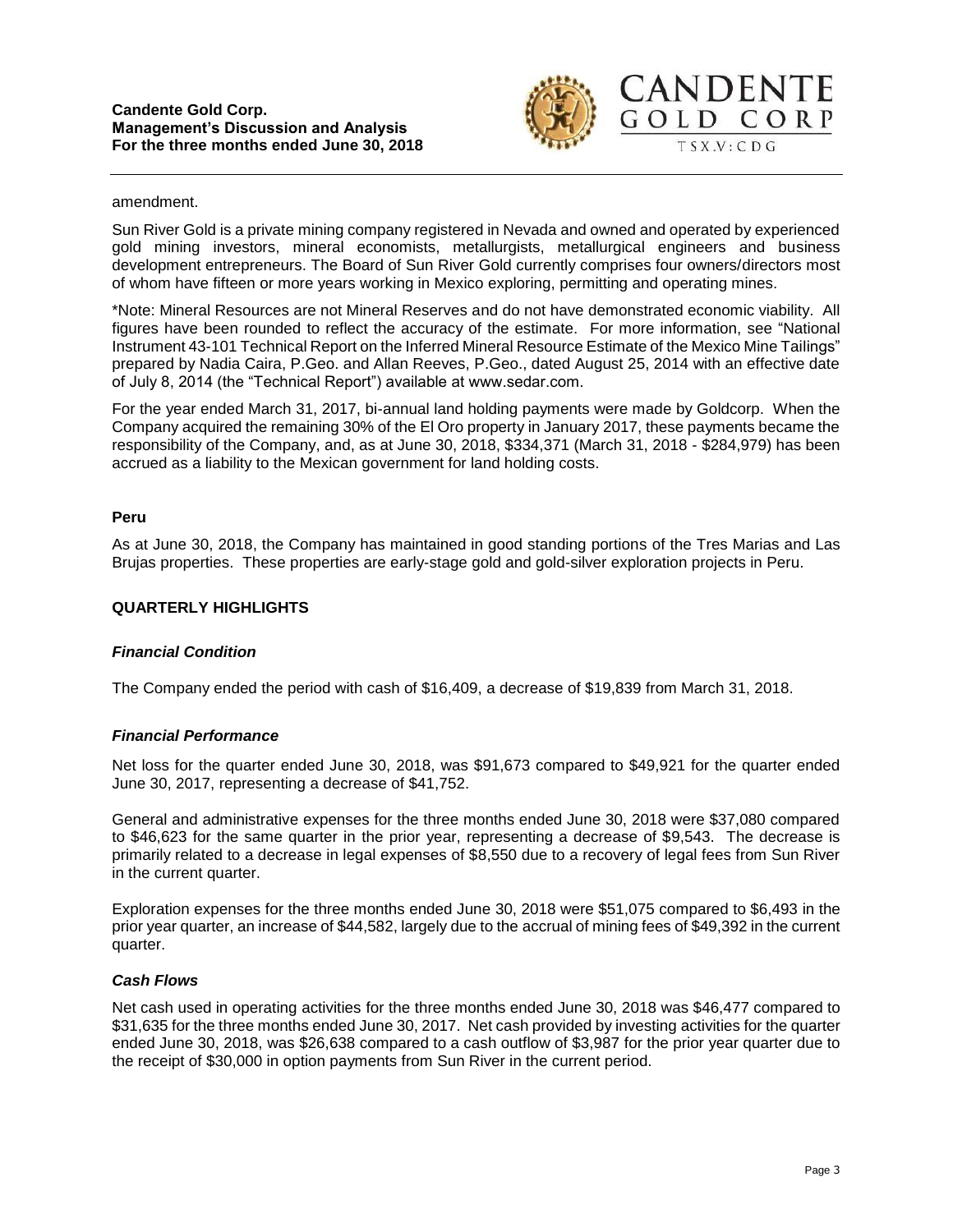

### *Liquidity and Capital Resources*

Working capital is negative \$1,331,911 which includes \$758,007 in amounts due to related parties, primarily consisting of a liability to Candente Copper Corp., a company with shared administrative expenses, common directors and management.

The Company anticipates that during the next year, a substantial portion of available capital resources will be used to pay trade payables and accrued liabilities and commitments related to ongoing exploration activities in Mexico and Peru.

The Company does not generate cash flows from operations and accordingly, the Company will need to raise additional funds by entering into a joint venture agreement or through the issuance of securities or resource-secured debt. Although, the Company has been successful in raising funds in the past there can be no assurance that the Company will be able to raise sufficient funds in the future, in which case the Company may be unable to meet obligations in the normal course of business. These factors may cast significant doubt regarding the Company's ability to continue as a going concern. Should the Company be unable to discharge liabilities in the normal course of business, the net realizable value of the Company's assets may be materially less than amounts on the statement of financial position.

## **COMMITMENTS AND CONTINGENCIES**

Company has no material or significant commitments or contingencies.

# **RELATED PARTY TRANSACTIONS**

Related parties consist of companies owned by executive officers and directors. The following is a list of the related parties that the Company enters into trading transactions with:

- Ridley Rocks Inc. Management and exploration fees
- SW Project Management Project management and exploration fees
- Michael Thicke Geological Consulting Inc. Exploration fees
- Candente Copper Corp. shared administrative expenses with a Company related by directors and management in common

The Company incurred the following fees and expenses in the normal course of operations for key management personnel for the three months ended June 30, 2018 and 2017. Expenses have been measured at the exchange amount that is determined on a cost recovery basis.

|                                              |            | Three months ended June 30, |       |  |
|----------------------------------------------|------------|-----------------------------|-------|--|
|                                              | 2018       |                             | 2017  |  |
| Salaries and management and exploration fees | $9,294$ \$ |                             | 8,926 |  |
| Share-based payments                         | 7.291      |                             |       |  |
|                                              | 16.585     |                             | 8,926 |  |

Share-based payments are the fair value of options expensed to directors and key management personnel during the three months ended June 30, 2018 and 2017.